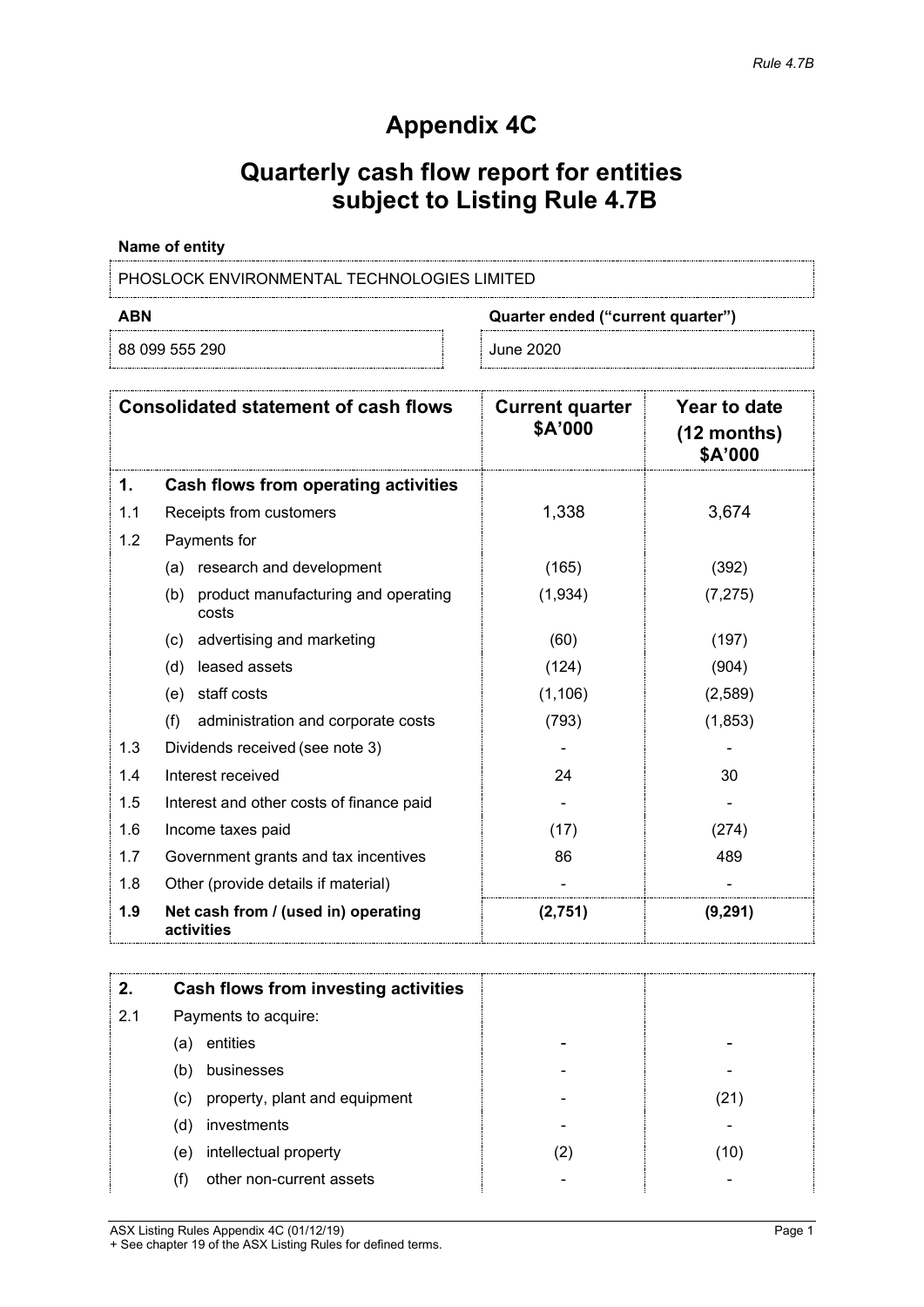| <b>Consolidated statement of cash flows</b>              |                                         | <b>Current quarter</b><br>\$A'000 | Year to date<br>$(12$ months)<br><b>\$A'000</b> |
|----------------------------------------------------------|-----------------------------------------|-----------------------------------|-------------------------------------------------|
| 2.2                                                      | Proceeds from disposal of:              |                                   |                                                 |
|                                                          | entities<br>(a)                         |                                   |                                                 |
|                                                          | (b)<br>businesses                       |                                   |                                                 |
|                                                          | property, plant and equipment<br>(c)    |                                   |                                                 |
|                                                          | investments<br>(d)                      |                                   |                                                 |
|                                                          | intellectual property<br>(e)            |                                   |                                                 |
|                                                          | (f)<br>other non-current assets         |                                   |                                                 |
| 2.3                                                      | Cash flows from loans to other entities |                                   |                                                 |
| 2.4                                                      | Dividends received (see note 3)         |                                   |                                                 |
| 2.5<br>Other (provide details if material)               |                                         |                                   |                                                 |
| 2.6<br>Net cash from / (used in) investing<br>activities |                                         | (2)                               | (31)                                            |

| 3.   | Cash flows from financing activities                                                          |        |        |
|------|-----------------------------------------------------------------------------------------------|--------|--------|
| 3.1  | Proceeds from issues of equity securities<br>(excluding convertible debt securities)          | 29,996 | 29,996 |
| 3.2  | Proceeds from issue of convertible debt<br>securities                                         |        |        |
| 3.3  | Proceeds from exercise of options                                                             |        |        |
| 3.4  | Transaction costs related to issues of<br>equity securities or convertible debt<br>securities | (850)  | (850)  |
| 3.5  | Proceeds from borrowings                                                                      |        |        |
| 3.6  | Repayment of borrowings                                                                       |        |        |
| 3.7  | Transaction costs related to loans and<br>borrowings                                          |        |        |
| 3.8  | Dividends paid                                                                                |        |        |
| 3.9  | Other (provide details if material)                                                           |        |        |
| 3.10 | Net cash from / (used in) financing<br>activities                                             | 29,146 | 29,146 |

|      | Net increase / (decrease) in cash and<br>cash equivalents for the period |         |         |
|------|--------------------------------------------------------------------------|---------|---------|
| -4.1 | Cash and cash equivalents at beginning of<br>period                      | 9,409   | 15,030  |
| 4.2  | Net cash from / (used in) operating<br>activities (item 1.9 above)       | (2,751) | (9,291) |
| 4.3  | Net cash from / (used in) investing activities<br>(item 2.6 above)       |         | (31)    |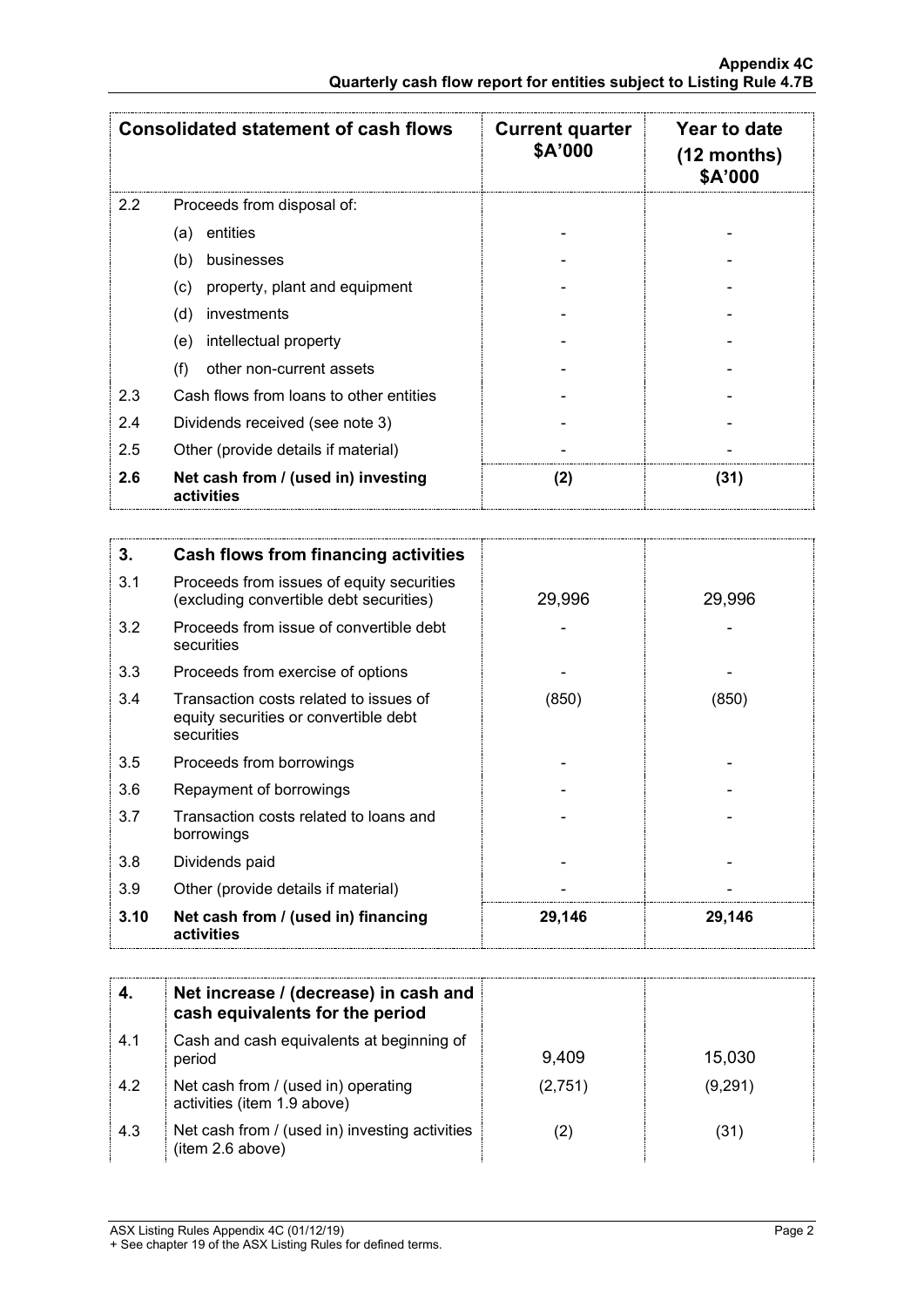| Consolidated statement of cash flows |                                                                     | <b>Current quarter</b><br>\$A'000 | Year to date<br>$(12$ months)<br>\$A'000 |
|--------------------------------------|---------------------------------------------------------------------|-----------------------------------|------------------------------------------|
| 4.4                                  | Net cash from / (used in) financing activities<br>(item 3.10 above) | 29.146                            | 29.146                                   |
| 4.5                                  | Effect of movement in exchange rates on<br>cash held                | (505)                             | 443                                      |
| 4.6                                  | Cash and cash equivalents at end of<br>period                       | 35,297                            | 35.297                                   |

| 5.  | Reconciliation of cash and cash<br>equivalents<br>at the end of the quarter (as shown in the<br>consolidated statement of cash flows) to the<br>related items in the accounts | <b>Current quarter</b><br>\$A'000 | <b>Previous quarter</b><br>\$A'000 |
|-----|-------------------------------------------------------------------------------------------------------------------------------------------------------------------------------|-----------------------------------|------------------------------------|
| 5.1 | Bank balances                                                                                                                                                                 | 4,100                             | 2.062                              |
| 5.2 | Call deposits                                                                                                                                                                 | 31,197                            | 7.289                              |
| 5.3 | <b>Bank overdrafts</b>                                                                                                                                                        |                                   |                                    |
| 5.4 | Other (provide details)                                                                                                                                                       |                                   | 58                                 |
| 5.5 | Cash and cash equivalents at end of<br>quarter (should equal item 4.6 above)                                                                                                  | 35.297                            | 9.409                              |

#### **6. Payments to related parties of the entity and their associates**

6.1 Aggregate amount of payments to related parties and their associates included in item 1

| <b>Current quarter</b><br>\$A'000 |  |
|-----------------------------------|--|
| 63                                |  |
|                                   |  |
|                                   |  |

6.2 Aggregate amount of payments to related parties and their associates included in item 2

Note: if any amounts are shown in items 6.1 or 6.2, your quarterly activity report must include a description of, and an explanation for, such payments

Payments in item 6.1 are included investor relations service provided by associates of directors, and rent payment to a related parties' entity.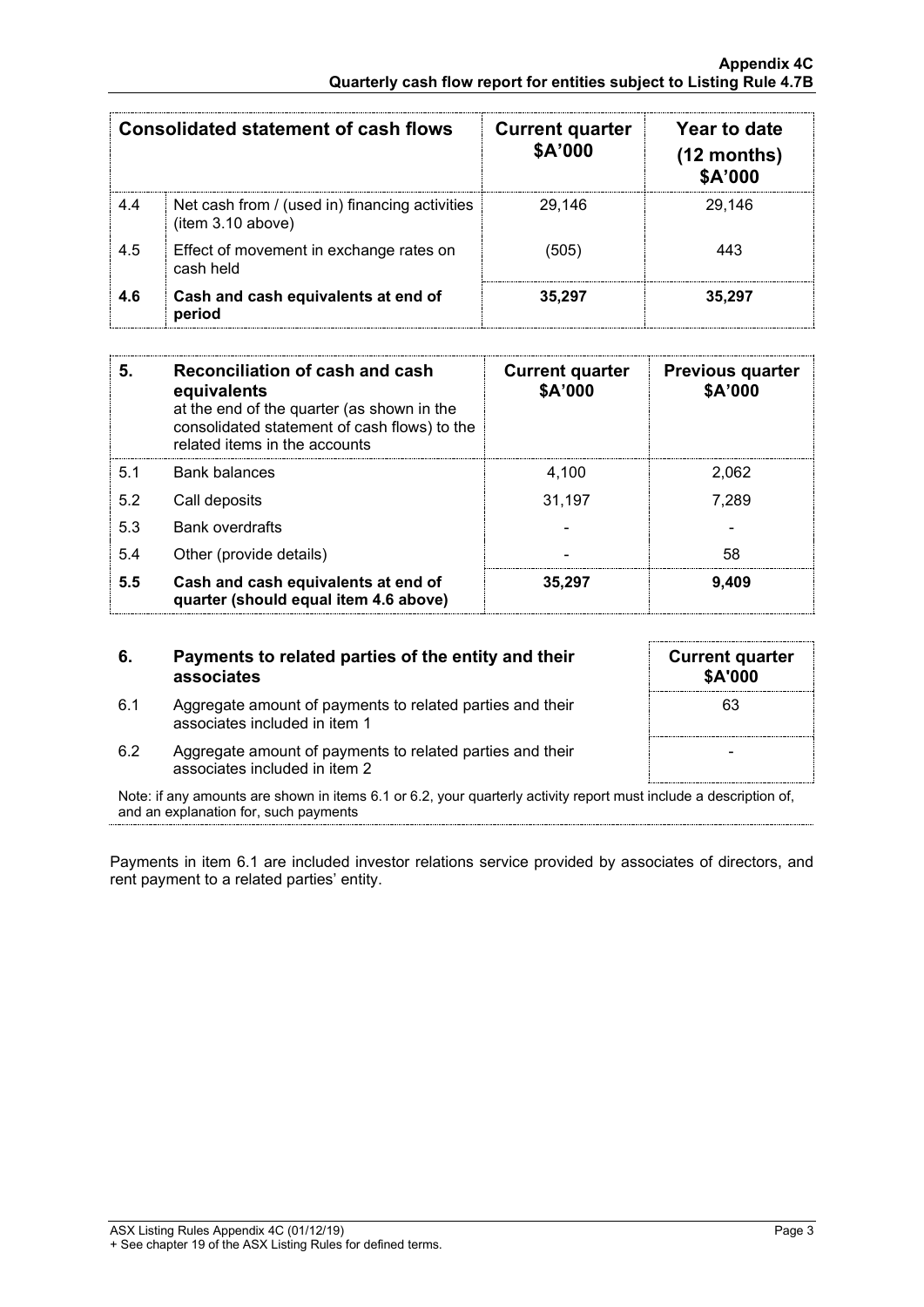## **7. Financing facilities**

*Note: the term "facility' includes all forms of financing arrangements available to the entity. Add notes as necessary for an understanding of the sources of finance available to the entity.*

- 7.1 Loan facilities
- 7.2 Credit standby arrangements
- 7.3 Other (please specify)
- 7.4 **Total financing facilities** -

| <b>Total facility</b><br>amount at quarter<br>end<br>\$A'000 | Amount drawn at<br>quarter end<br>\$A'000 |
|--------------------------------------------------------------|-------------------------------------------|
|                                                              |                                           |
|                                                              |                                           |
|                                                              |                                           |
|                                                              |                                           |

#### 7.5 **Unused financing facilities available at quarter end** -

7.6 Include in the box below a description of each facility above, including the lender, interest rate, maturity date and whether it is secured or unsecured. If any additional financing facilities have been entered into or are proposed to be entered into after quarter end, include a note providing details of those facilities as well.

| 8.  | Estimated cash available for future operating activities                     | \$A'000 |
|-----|------------------------------------------------------------------------------|---------|
| 8.1 | Net cash from / (used in) operating activities (Item 1.9)                    | (2,751) |
| 8.2 | Cash and cash equivalents at quarter end (Item 4.6)                          | 35,297  |
| 8.3 | Unused finance facilities available at quarter end (Item 7.5)                |         |
| 8.4 | Total available funding (Item $8.2 +$ Item $8.3$ )                           | 35.297  |
| 8.5 | Estimated quarters of funding available (Item 8.4 divided by<br>Item $8.1$ ) | 13      |

- 8.6 If Item 8.5 is less than 2 quarters, please provide answers to the following questions:
	- 1. Does the entity expect that it will continue to have the current level of net operating cash flows for the time being and, if not, why not?

Answer: N/A

2. Has the entity taken any steps, or does it propose to take any steps, to raise further cash to fund its operations and, if so, what are those steps and how likely does it believe that they will be successful?

Answer: N/A

3. Does the entity expect to be able to continue its operations and to meet its business objectives and, if so, on what basis?

Answer: N/A